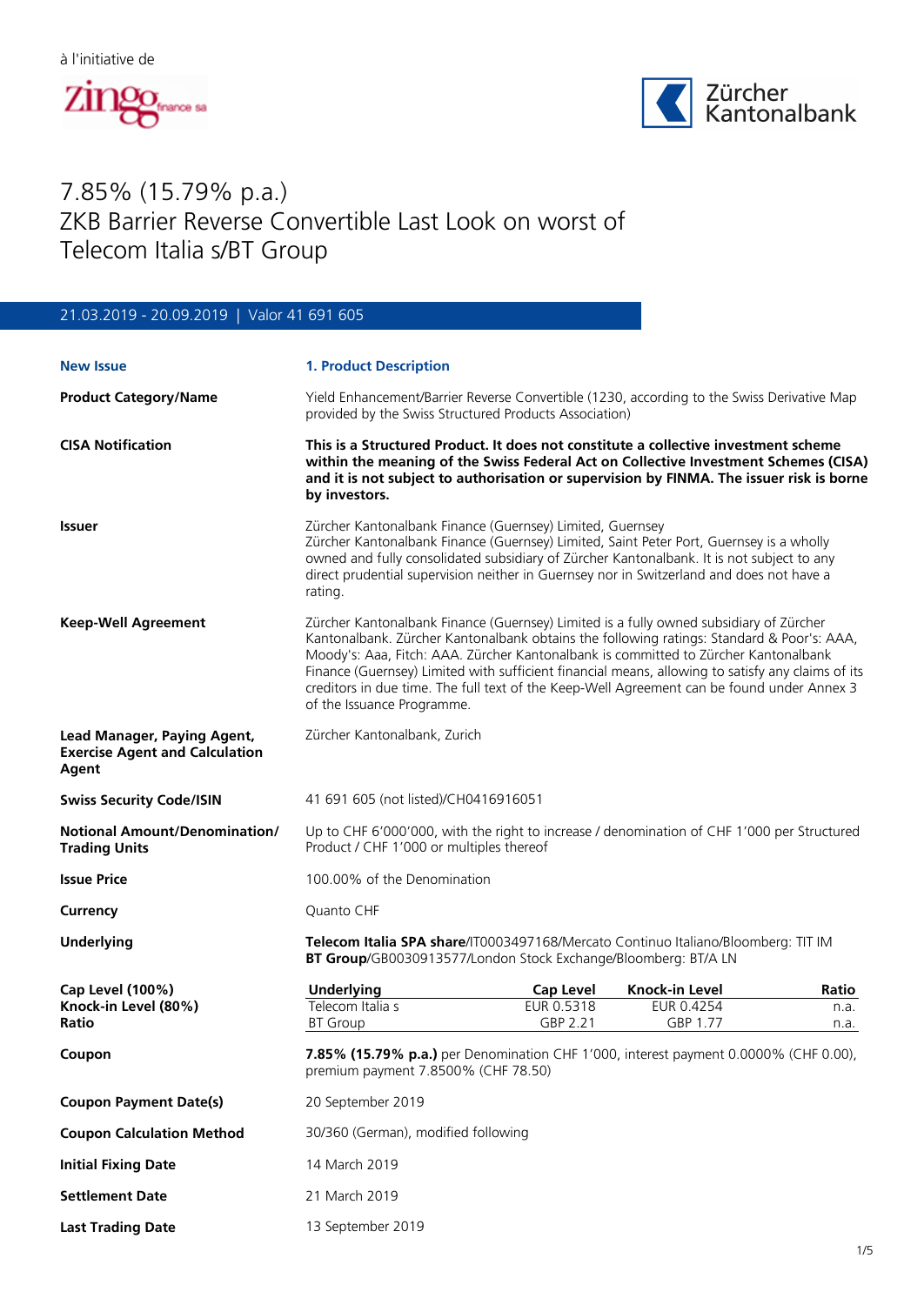| <b>Final Fixing Date</b>                                  | 13 September 2019                                                                                                                                                                                                                                                                                                                                                                                                                                                                                                                                                                                                                                                                                                                                                                                                                                                                                                                                                                                                                                                                                                                                                                                                                                                                                                                                                                                                                                                                              |                                  |  |                        |                                 |
|-----------------------------------------------------------|------------------------------------------------------------------------------------------------------------------------------------------------------------------------------------------------------------------------------------------------------------------------------------------------------------------------------------------------------------------------------------------------------------------------------------------------------------------------------------------------------------------------------------------------------------------------------------------------------------------------------------------------------------------------------------------------------------------------------------------------------------------------------------------------------------------------------------------------------------------------------------------------------------------------------------------------------------------------------------------------------------------------------------------------------------------------------------------------------------------------------------------------------------------------------------------------------------------------------------------------------------------------------------------------------------------------------------------------------------------------------------------------------------------------------------------------------------------------------------------------|----------------------------------|--|------------------------|---------------------------------|
| <b>Redemption Date</b>                                    | 20 September 2019                                                                                                                                                                                                                                                                                                                                                                                                                                                                                                                                                                                                                                                                                                                                                                                                                                                                                                                                                                                                                                                                                                                                                                                                                                                                                                                                                                                                                                                                              |                                  |  |                        |                                 |
| <b>Initial Fixing Level</b>                               | Closing price of Underlyings on Related Exchanges on 14 March 2019<br>Telecom Italia s/EUR 0.5318<br>BT Group/GBP 2.21                                                                                                                                                                                                                                                                                                                                                                                                                                                                                                                                                                                                                                                                                                                                                                                                                                                                                                                                                                                                                                                                                                                                                                                                                                                                                                                                                                         |                                  |  |                        |                                 |
| <b>Final Fixing Level</b>                                 | Closing prices of Underlyings on Related Exchanges on 13 September 2019                                                                                                                                                                                                                                                                                                                                                                                                                                                                                                                                                                                                                                                                                                                                                                                                                                                                                                                                                                                                                                                                                                                                                                                                                                                                                                                                                                                                                        |                                  |  |                        |                                 |
| <b>Redemption Method</b>                                  | If none of the Underlyings close on the Final Fixing Date at or below the Knock-in Level, the<br>Redemption Amount will be 100% of the Denomination. If one or more Underlyings close at<br>or below the Knock-in Level on the Final Fixing Date, the investor will receive a cash<br>repayment corresponding to the Denomination minus the percentage difference between<br>Initial Fixing Level and Final Fixing Level of the Underlying with the largest negative<br>performance.<br>The Coupon will be paid out on the defined Coupon Date(s) independent of the performance<br>of the Underlyings.<br>The calculation of the Redemption is independent of any changes in foreign exchange rates<br>between CHF and the currency of the Underlying (Quanto Style).                                                                                                                                                                                                                                                                                                                                                                                                                                                                                                                                                                                                                                                                                                                         |                                  |  |                        |                                 |
| Listing                                                   | The Stuctured Product shall not be listed on an official exchange.<br>The Issuer shall provide a secondary market with a bid-ask spread of no more than<br>1.00% under normal market conditions.                                                                                                                                                                                                                                                                                                                                                                                                                                                                                                                                                                                                                                                                                                                                                                                                                                                                                                                                                                                                                                                                                                                                                                                                                                                                                               |                                  |  |                        |                                 |
| <b>Clearing House</b>                                     | SIX SIS AG/Euroclear/Clearstream                                                                                                                                                                                                                                                                                                                                                                                                                                                                                                                                                                                                                                                                                                                                                                                                                                                                                                                                                                                                                                                                                                                                                                                                                                                                                                                                                                                                                                                               |                                  |  |                        |                                 |
| <b>Distribution fees</b>                                  | Distribution fees in the form of a discount on the issue price, reimbursement of a part of the<br>issue price or other one-off and/or periodic charges may have been paid to one or several<br>distribution partners of this Structured Product.                                                                                                                                                                                                                                                                                                                                                                                                                                                                                                                                                                                                                                                                                                                                                                                                                                                                                                                                                                                                                                                                                                                                                                                                                                               |                                  |  |                        |                                 |
| <b>Distribution fees to partners</b><br>outside the group | Distribution fees are paid out to distribution partners of this Structured Product outside the<br>group and may amount up to 0.5000%.                                                                                                                                                                                                                                                                                                                                                                                                                                                                                                                                                                                                                                                                                                                                                                                                                                                                                                                                                                                                                                                                                                                                                                                                                                                                                                                                                          |                                  |  |                        |                                 |
| Distribution fees to partners inside<br>the group         | Distribution fees are paid out to the Lead Manager and may amount up to 0.5000%.                                                                                                                                                                                                                                                                                                                                                                                                                                                                                                                                                                                                                                                                                                                                                                                                                                                                                                                                                                                                                                                                                                                                                                                                                                                                                                                                                                                                               |                                  |  |                        |                                 |
| Sales: 044 293 66 65                                      | SIX Telekurs: .zkb<br>Internet:                                                                                                                                                                                                                                                                                                                                                                                                                                                                                                                                                                                                                                                                                                                                                                                                                                                                                                                                                                                                                                                                                                                                                                                                                                                                                                                                                                                                                                                                | www.zkb.ch/strukturierteprodukte |  | Reuters:<br>Bloomberg: | ZKBSTRUCT<br>ZKBY <sub>QO</sub> |
| <b>Key Elements of the Product</b>                        | ZKB Barrier Reverse Convertible Last Look on worst of combine a fixed income security with<br>the sale of a Knock-in Put Option. If none of the Underlyings close at or below the Knock-in<br>Level on the Final Fixing Date, the Redemption Amount will be 100% of the Notional<br>Amount. If one or more Underlyings close at or below the Knock-in Level on the Final Fixing<br>Date, the investor will receive a Cash Repayment according to the Redemption Method.<br>Because of the guaranteed Coupon, the purchase price is clearly below the closing price of<br>the Underlyings on the Initial Fixing Date.<br>During the lifetime, this ZKB Barrier Reverse Convertible Last Look on worst of are<br>traded 'clean', i.e. accrued interest is NOT included in the trading price.<br>The calculation of the Redemption is independent of any changes in foreign exchange rates<br>between CHF and the currency of the Underlying (Quanto Style).                                                                                                                                                                                                                                                                                                                                                                                                                                                                                                                                      |                                  |  |                        |                                 |
| Taxes                                                     | The product is considered as transparent and IUP (Intérêt Unique Prédominant). The Coupon<br>of 7.8500 % is divided in an option premium payment of 7.8500% and an interest payment<br>of 0.0000%. The option premium part qualifies as capital gain and isnot subject to Swiss<br>income tax for private investors with Swiss tax domicile. The interest part is subject to Swiss<br>income tax in compliance with the 'modifizierte Differenzbesteuerung' tax rule based on the<br>ESTV Bondfloor Pricing method. The product is not subject to Swiss withholding tax. The<br>Federal securities transfer stamp tax is not levied on secondary market transactions for<br>products with initial duration of less than one year.<br>A possible Italian transaction tax is passed on to the customer. This product may be subject to<br>additional withholding taxes or duties, such as related to FATCA, Sect. 871(m) U.S. Tax Code<br>or foreign financial transaction taxes. Any payments due under this product are net of such<br>taxes or duties.<br>The information above is a summary only of the Issuer's understanding of current law and<br>practice in Switzerland relating to the taxation of Structured Products. The relevant tax law<br>and practice may change. The Issuer does not assume any liability in connection with the<br>above information. The tax information only provides a general overview and can not<br>substitute the personal tax advice to the investor. |                                  |  |                        |                                 |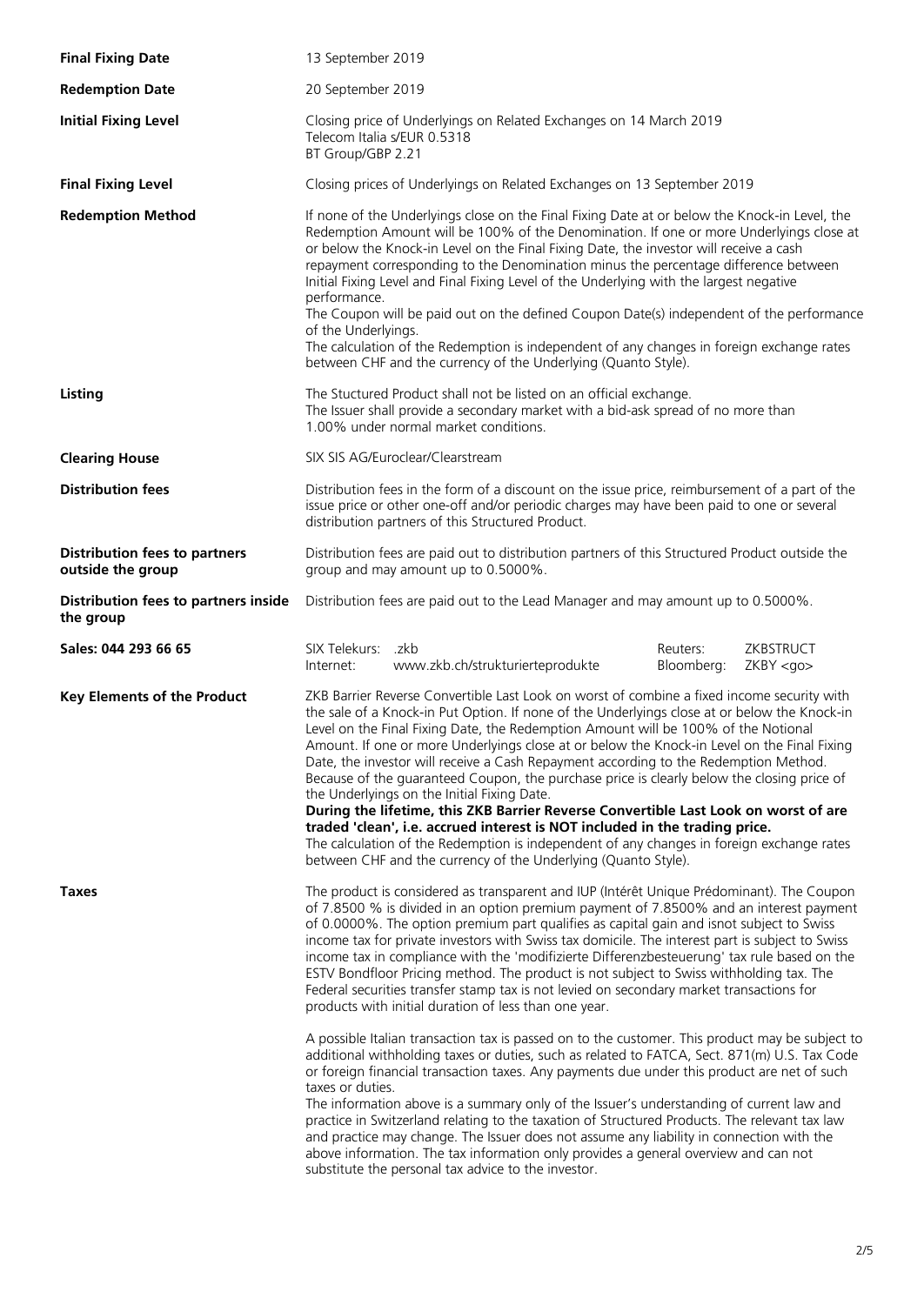| <b>Documentation</b>              | This document constitutes a Simplified Prospectus in accordance with article 5 of the Federal<br>Collective Investment Schemes Act (the "CISA"). The Issuance Programme of the Issuer dated<br>17 April 2018, published in German and approved as "SIX Swiss Exchange registered Issuance<br>Programme", complements this Simplified Prospectus. Structured Products will be issued as<br>uncertified rights (Wertrechte) and registered as book entry securities (Bucheffekten) with SIX<br>SIS AG. Investors have no right to request the issuance of any certificates or proves of<br>evidence for the Structured Products. This Simplified Prospectus and the Issuance<br>Programme can be ordered free of charge at Zürcher Kantonalbank, Bahnhofstrasse<br>9, 8001 Zurich, dept. VRIE or by e-mail at documentation@zkb.ch. This document is not<br>a prospectus in accordance with articles 652a or 1156 of the Swiss Code of Obligations. |
|-----------------------------------|---------------------------------------------------------------------------------------------------------------------------------------------------------------------------------------------------------------------------------------------------------------------------------------------------------------------------------------------------------------------------------------------------------------------------------------------------------------------------------------------------------------------------------------------------------------------------------------------------------------------------------------------------------------------------------------------------------------------------------------------------------------------------------------------------------------------------------------------------------------------------------------------------------------------------------------------------|
| Information on the Underlyings    | Information on the performance of the Underlying/a component of the Underlying is publicly<br>available on www.bloomberg.com. Current annual reports are published on the website of<br>the respective business entity. The transfer of the Underlying/a component of the Underlying<br>is conducted in accordance with their respective statutes.                                                                                                                                                                                                                                                                                                                                                                                                                                                                                                                                                                                                |
| <b>Notices</b>                    | Any notice by the Issuer in connection with these Structured Products, in particular any notice<br>in connection with modifications of the terms and conditions will be validly published on the<br>website https://zkb-finance.mdgms.com/products/stp/index.html under the relevant Structured<br>Product. The Swiss security code search button will lead you directly to the relevant Structured<br>Product.                                                                                                                                                                                                                                                                                                                                                                                                                                                                                                                                   |
| <b>Governing Law/Jurisdiction</b> | Swiss Law/Zurich                                                                                                                                                                                                                                                                                                                                                                                                                                                                                                                                                                                                                                                                                                                                                                                                                                                                                                                                  |

ZKB Barrier Reverse Convertible Last Look on worst of

## **2. Profit and Loss Expectations at Maturity**

| worst Underlying |                |                                                            | Redemption |               |
|------------------|----------------|------------------------------------------------------------|------------|---------------|
| Price            | <b>Percent</b> | <b>ZKB Barrier Reverse</b><br><b>Convertible Last Look</b> | Coupon     | Performance % |
|                  |                | on worst of                                                |            |               |
| EUR 0.3723       | $-30%$         | CHF 700.00                                                 | CHF 78.50  | $-22.15%$     |
| EUR 0.4254       | $-20%$         | CHF 800.00                                                 | CHF 78.50  | $-12.15%$     |
| EUR 0.4786       | $-10%$         | CHF 1'000.00                                               | CHF 78.50  | 7.85 %        |
| EUR 0.5318       | $0\%$          | CHF 1'000.00                                               | CHF 78.50  | 7.85 %        |
| EUR 0.5850       | $+10%$         | CHF 1'000.00                                               | CHF 78.50  | 7.85 %        |
| EUR 0.6382       | $+20%$         | CHF 1'000.00                                               | CHF 78.50  | 7.85 %        |
| EUR 0.6913       | $+30%$         | CHF 1'000.00                                               | CHF 78.50  | 7.85 %        |
|                  |                |                                                            |            |               |

**Profit and Loss Expectations at Maturity**

Source: Zürcher Kantonalbank

If the prices of the Underlyings do not close at or below the Knock-in Level on the Final Fixing Date, the performance of the Last Look ZKB Barrier Reverse Convertible on worst of will be at 7.85 %, according to Coupon Payment Date(s).

If on the Final Fixing Date the worst performing Underlying closes at or below the Knock-In Levelthen the redemption of the Last Look ZKB Barrier Reverse Convertible on worst of will correspond to the Denomination minus the percentage performance of the worst performing Underlying. 7.85% The Coupon will be paid out additionally.

The table above is valid at maturity only and is by no means meant as a price indication for this Structured Product throughout its lifetime. The price of this Structured Product depends on additional risk factors between the Initial Fixing Date and the Final Fixing Date. The price quoted on the secondary market can therefore deviate substantially from the above table. It was assumed, that Telecom Italia s was the worst performing Underlying. This selection is just a representative example of the possible alternatives.

## **3. Material Risks for Investors**

**Issuer Risk Issuer Risk Obligations** under this Structured Product constitute direct, unconditional and unsecured obligations of the Issuer and rank pari passu with other direct, unconditional and unsecured obligations of the Issuer. The value of the Structured Product not only depends on the performance of the Underlying and other developments in the financial markets, but also on the solvency of the Issuer, which may change during the term of this Structured Product.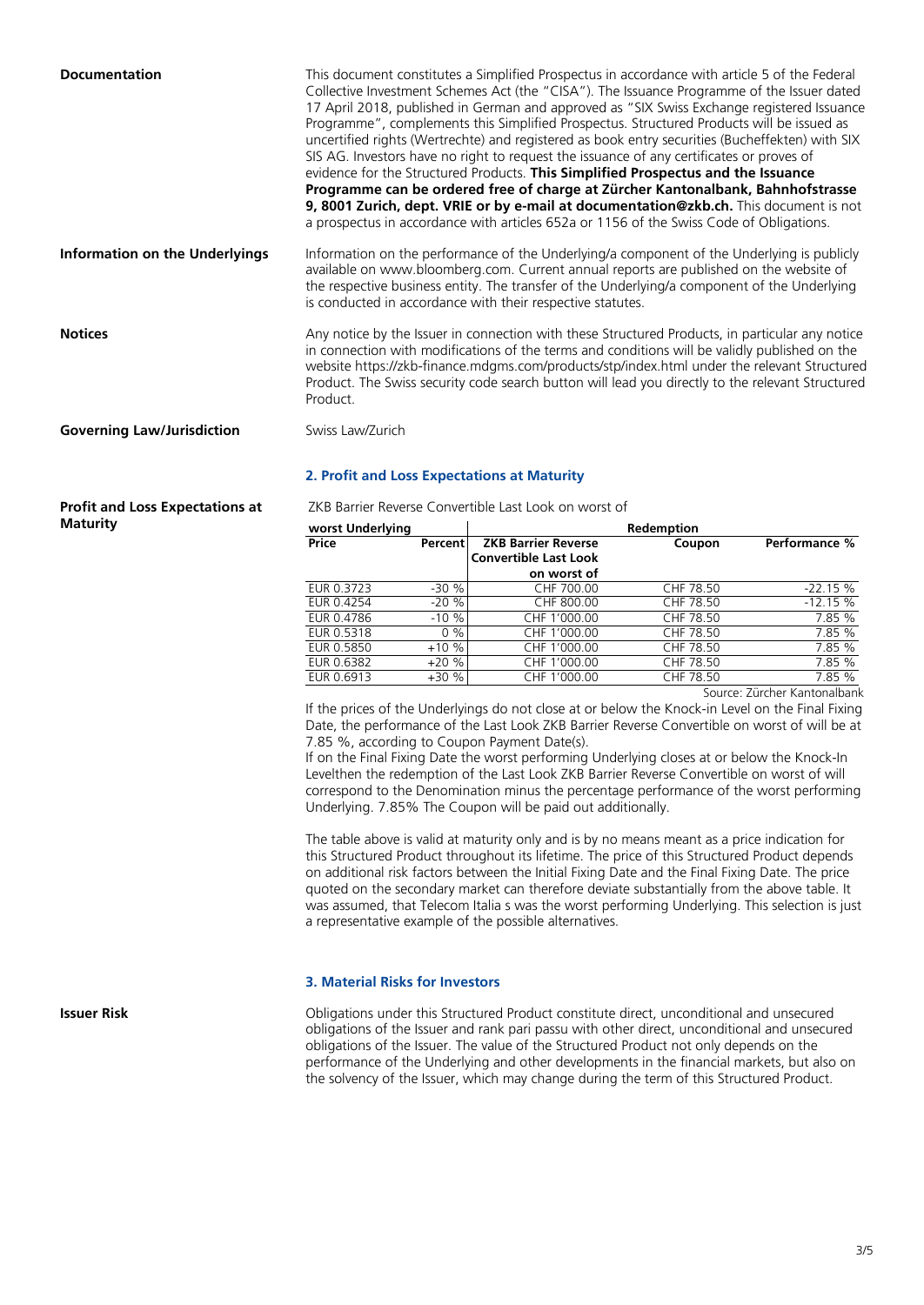| <b>Specific Product Risks</b> | Structured Products are complex financial instruments, which entail considerable risks and,<br>accordingly, are only suitable for investors who have the requisite knowledge and experience<br>and understand thoroughly the risks connected with an investment in these Structured<br>Products and are capable of bearing the economic risks. The loss potential of an investment in<br>ZKB Barrier Reverse Convertible Last Look on worst of is limited to the difference between the<br>purchase price of the ZKB Barrier Reverse Convertible Last Look on worst of and the cash<br>redemption defined according to Redemption Method. The guaranteed Coupon reduces the<br>loss of the ZKB Barrier Reverse Convertible Last Look on worst of compared to a direct<br>investment in the Underlying with the worst relative performance. The value of the Underlying<br>can then be lower than the Cap Level. The ZKB Barrier Reverse Convertible Last Look on worst<br>of is denominated in CHF. If the investor's reference currency differs from the CHF, the<br>investor bears the risk between the CHF and his reference currency.                                                                                                                                                                                                                                                                                                                                    |
|-------------------------------|------------------------------------------------------------------------------------------------------------------------------------------------------------------------------------------------------------------------------------------------------------------------------------------------------------------------------------------------------------------------------------------------------------------------------------------------------------------------------------------------------------------------------------------------------------------------------------------------------------------------------------------------------------------------------------------------------------------------------------------------------------------------------------------------------------------------------------------------------------------------------------------------------------------------------------------------------------------------------------------------------------------------------------------------------------------------------------------------------------------------------------------------------------------------------------------------------------------------------------------------------------------------------------------------------------------------------------------------------------------------------------------------------------------------------------------------------------------------------|
|                               | <b>4. Additional Terms</b>                                                                                                                                                                                                                                                                                                                                                                                                                                                                                                                                                                                                                                                                                                                                                                                                                                                                                                                                                                                                                                                                                                                                                                                                                                                                                                                                                                                                                                                   |
| <b>Modifications</b>          | If an extraordinary event occurs in relation to the Underlying/a component of the Underlying,<br>which makes it impossible or particularly cumbersome for the Issuer, to fulfil its obligations<br>under the Structured Products or to calculate the value of the Structured Products, the Issuer<br>shall at its own discretion take all the necessary actions and, if necessary may modify the terms<br>and conditions of these Structured Products at its own discretion in such way, that the<br>economic value of the Structured Products after occurrence of the extraordinary event<br>corresponds, to the extent possible, to the economic value of the Structured Products prior to<br>the occurrence of the extraordinary event. If the Issuer determines, for whatever reason, that<br>an adequate modification is not possible, the Issuer has the right to redeem the Structured<br>Products early.                                                                                                                                                                                                                                                                                                                                                                                                                                                                                                                                                             |
| <b>Change of Obligor</b>      | The Issuer is entitled at all times and without the consent of the investors to assign in whole<br>(but not in part) the rights and claims under individual Derivatives or all of them to a Swiss or<br>foreign subsidiary, branch or holding company of the Zürcher Kantonalbank (the "New<br>Issuer") to the extent that (i) the New Issuer assumes all of the obligations arising out of the<br>assigned Derivatives which the previous Issuer owed in respect of these Derivatives, (ii) the<br>Zürcher Kantonalbank enters into a keep-well agreement with the New Issuer with terms<br>equivalent to the one between the Zürcher Kantonalbank and Zürcher Kantonalbank Finance<br>(Guernsey) Limited, (iii) the New Issuer has received from the supervisory authorities of the<br>country in which it is domiciled all necessary approvals for the issue of Derivatives and the<br>assumption of the obligations under the assigned Derivatives.                                                                                                                                                                                                                                                                                                                                                                                                                                                                                                                      |
| <b>Market Disruptions</b>     | If, due to the occurrence of a Market Disruption in relation to the Underlying/a component of<br>the Underlying no market price can be determined, the Issuer or the Calculation Agent shall<br>determine the market price of the Underlying/the component of the Underlying at its free<br>discretion, considering the general market conditions and the last market price of relevant<br>Underlying/component of the Underlying affected by the Market Disruption and has the right,<br>if the Market Disruption persists on the Redemption Date, to postpone the Redemption Date<br>to the first Banking Day on which the Market Disruption has terminated. It shall make<br>comparisons with the provisions laid down in the issuance programme, which shall take<br>precedence. This provision shall apply accordingly to the determination of the value of the<br>Structured Products, if the Underlying/a component of the Underlying is affected by a Market<br>Disruption.                                                                                                                                                                                                                                                                                                                                                                                                                                                                                          |
| <b>Selling Restrictions</b>   | The selling restrictions contained in the Issuance Programme are applicable (EEA, U.S.A./U.S.<br>persons, Guernsey).<br>In particular must this publication and the information contained within not be distributed<br>and / or redistributed, used or relied upon, by any person (whether individual or entity) who<br>may be a US person under Regulation S under the US Securities Act of 1933. US persons<br>include any US resident; any corporation, company, partnership or other entity organized<br>under any law of the United States; and other categories set out in Regulation S.<br>The Issuer has not undertaken any actions to permit the public offering of the Structured<br>Products or the possession or the distribution of any document produced in connection with<br>the issuance of the Structured Products in any jurisdiction other than Switzerland. The<br>distribution of these Final Terms or other documents produced in connection with the<br>issuance of the Structured Products and the offering, sale and delivery of the Structured<br>Products in certain jurisdictions may be restricted by law. Persons, which have received these<br>Final Terms or any other documents produced in connection with the issuance of the<br>Structured Products, such as the Issuance Programme, Termsheets, marketing or other selling<br>material, are required by the Issuer to inform themselves about and to observe any such<br>restrictions. |
| <b>Prudential Supervision</b> | As a bank within the meaning of the Swiss Federal Act on Banks and Savings Banks (BankG;<br>SR 952.0) and a securities dealer within the meaning of the Swiss Federal Act on Securities<br>Exchanges and Securities Trading (BEHG; SR 954.1), Zürcher Kantonalbank is subject to the<br>prudential supervision of FINMA, Laupenstrasse 27, CH-3003 Bern, http://www.finma.ch.                                                                                                                                                                                                                                                                                                                                                                                                                                                                                                                                                                                                                                                                                                                                                                                                                                                                                                                                                                                                                                                                                                |